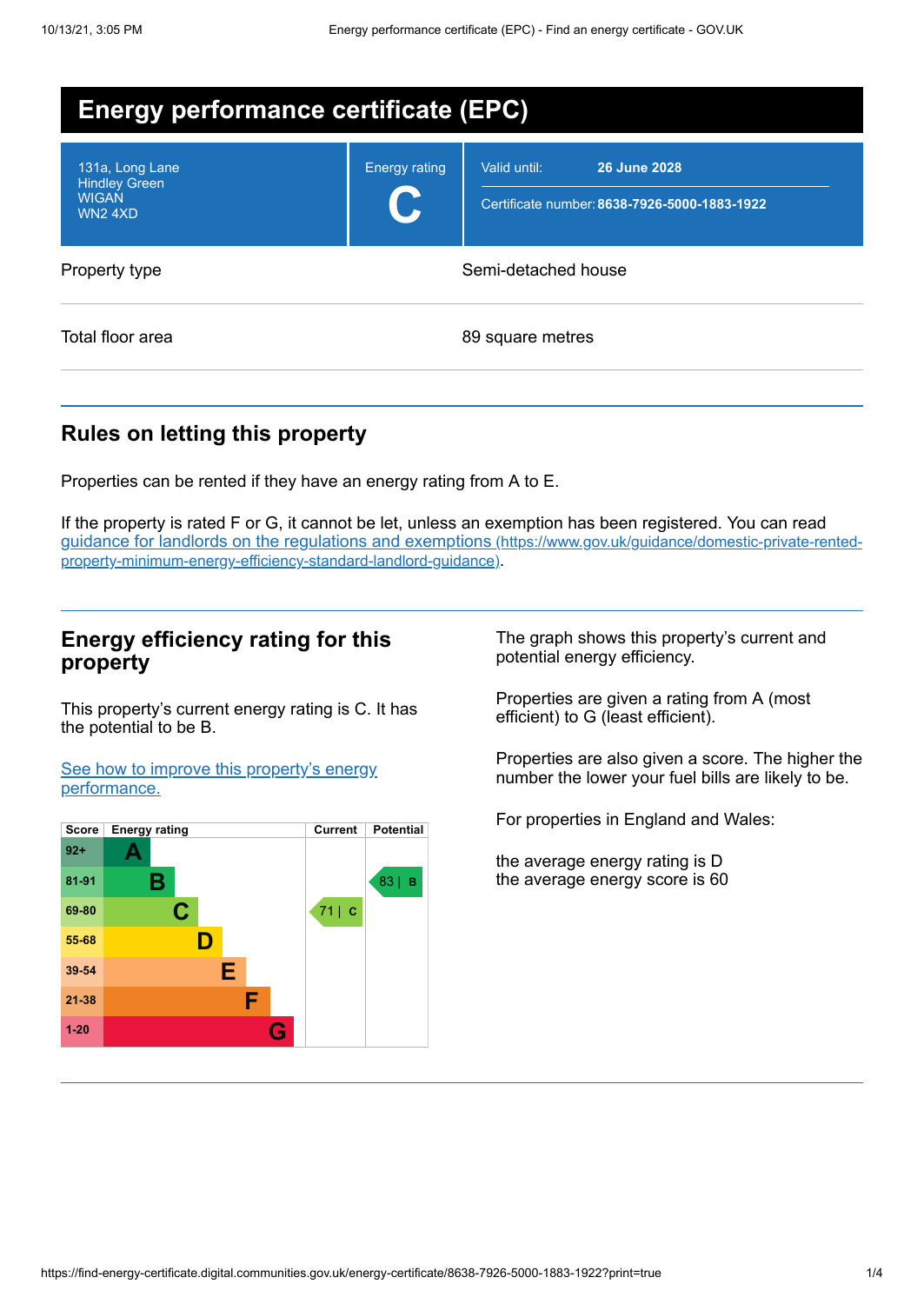# **Breakdown of property's energy performance**

This section shows the energy performance for features of this property. The assessment does not consider the condition of a feature and how well it is working.

Each feature is assessed as one of the following:

- very good (most efficient)
- good
- average
- poor
- very poor (least efficient)

When the description says "assumed", it means that the feature could not be inspected and an assumption has been made based on the property's age and type.

| <b>Feature</b>       | <b>Description</b>                       | Rating    |
|----------------------|------------------------------------------|-----------|
| Wall                 | Cavity wall, filled cavity               | Average   |
| Roof                 | Pitched, 200 mm loft insulation          | Good      |
| Window               | Fully double glazed                      | Average   |
| Main heating         | Boiler and radiators, mains gas          | Good      |
| Main heating control | Programmer, TRVs and bypass              | Average   |
| Hot water            | From main system                         | Good      |
| Lighting             | Low energy lighting in all fixed outlets | Very good |
| Floor                | Solid, no insulation (assumed)           | N/A       |
| Secondary heating    | None                                     | N/A       |

### **Primary energy use**

The primary energy use for this property per year is 199 kilowatt hours per square metre (kWh/m2).

| <b>Environmental impact of this</b><br>property                                                                                                                                                        |                   | This property's potential<br>production                                                                                                                                                  | 1.9 tonnes of CO2 |
|--------------------------------------------------------------------------------------------------------------------------------------------------------------------------------------------------------|-------------------|------------------------------------------------------------------------------------------------------------------------------------------------------------------------------------------|-------------------|
| One of the biggest contributors to climate<br>change is carbon dioxide (CO2). The energy<br>used for heating, lighting and power in our<br>homes produces over a quarter of the UK's CO2<br>emissions. |                   | By making the recommended changes, you<br>could reduce this property's CO2 emissions by<br>1.2 tonnes per year. This will help to protect the<br>environment.                            |                   |
| An average household<br>produces                                                                                                                                                                       | 6 tonnes of CO2   | Environmental impact ratings are based on<br>assumptions about average occupancy and<br>energy use. They may not reflect how energy is<br>consumed by the people living at the property. |                   |
| This property produces                                                                                                                                                                                 | 3.1 tonnes of CO2 |                                                                                                                                                                                          |                   |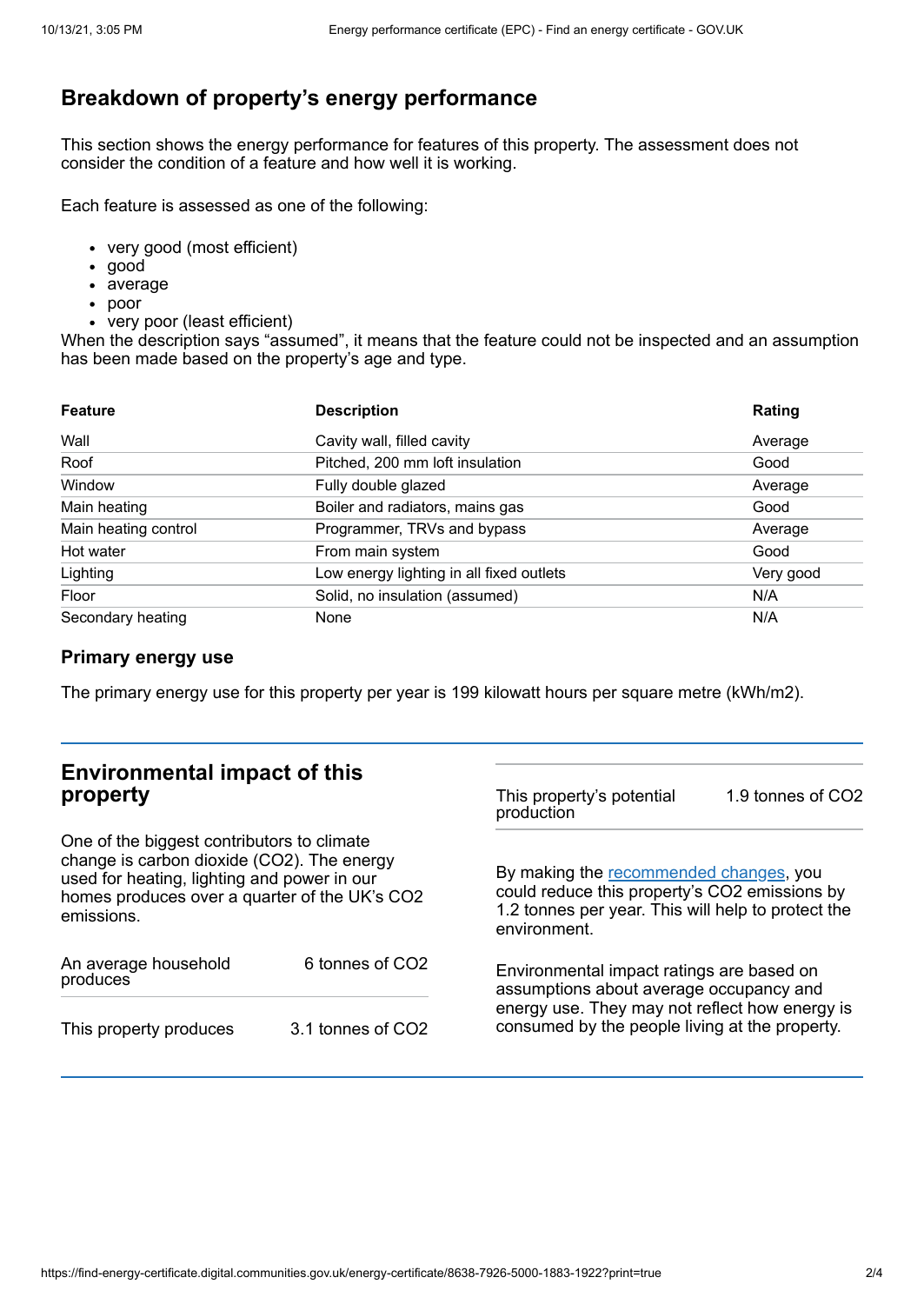# <span id="page-2-0"></span>**How to improve this property's energy performance**

Making any of the recommended changes will improve this property's energy efficiency.

If you make all of the recommended changes, this will improve the property's energy rating and score from C (71) to B (83).

| <b>Recommendation</b>                 | <b>Typical installation cost</b> | <b>Typical yearly saving</b> |
|---------------------------------------|----------------------------------|------------------------------|
| 1. Heating controls (room thermostat) | £350 - £450                      | £29                          |
| 2. Solar water heating                | £4.000 - £6.000                  | £32                          |
| 3. Solar photovoltaic panels          | £5,000 - £8,000                  | £266                         |

#### **Paying for energy improvements**

Find energy grants and ways to save energy in your home. [\(https://www.gov.uk/improve-energy-efficiency\)](https://www.gov.uk/improve-energy-efficiency)

## **Estimated energy use and potential savings**

| Estimated yearly energy<br>cost for this property | £701 |
|---------------------------------------------------|------|
| Potential saving                                  | £61  |

The estimated cost shows how much the average household would spend in this property for heating, lighting and hot water. It is not based on how energy is used by the people living at the property.

The estimated saving is based on making all of the [recommendations](#page-2-0) in how to improve this property's energy performance.

For advice on how to reduce your energy bills visit Simple Energy Advice [\(https://www.simpleenergyadvice.org.uk/\)](https://www.simpleenergyadvice.org.uk/).

### **Heating use in this property**

Heating a property usually makes up the majority of energy costs.

#### **Estimated energy used to heat this property**

| Space heating | 8885 kWh per year |
|---------------|-------------------|
| Water heating | 2191 kWh per year |

#### **Potential energy savings by installing insulation**

The assessor did not find any opportunities to save energy by installing insulation in this property.

You might be able to receive Renewable Heat Incentive payments [\(https://www.gov.uk/domestic](https://www.gov.uk/domestic-renewable-heat-incentive)renewable-heat-incentive). This will help to reduce carbon emissions by replacing your existing heating system with one that generates renewable heat. The estimated energy required for space and water heating will form the basis of the payments.